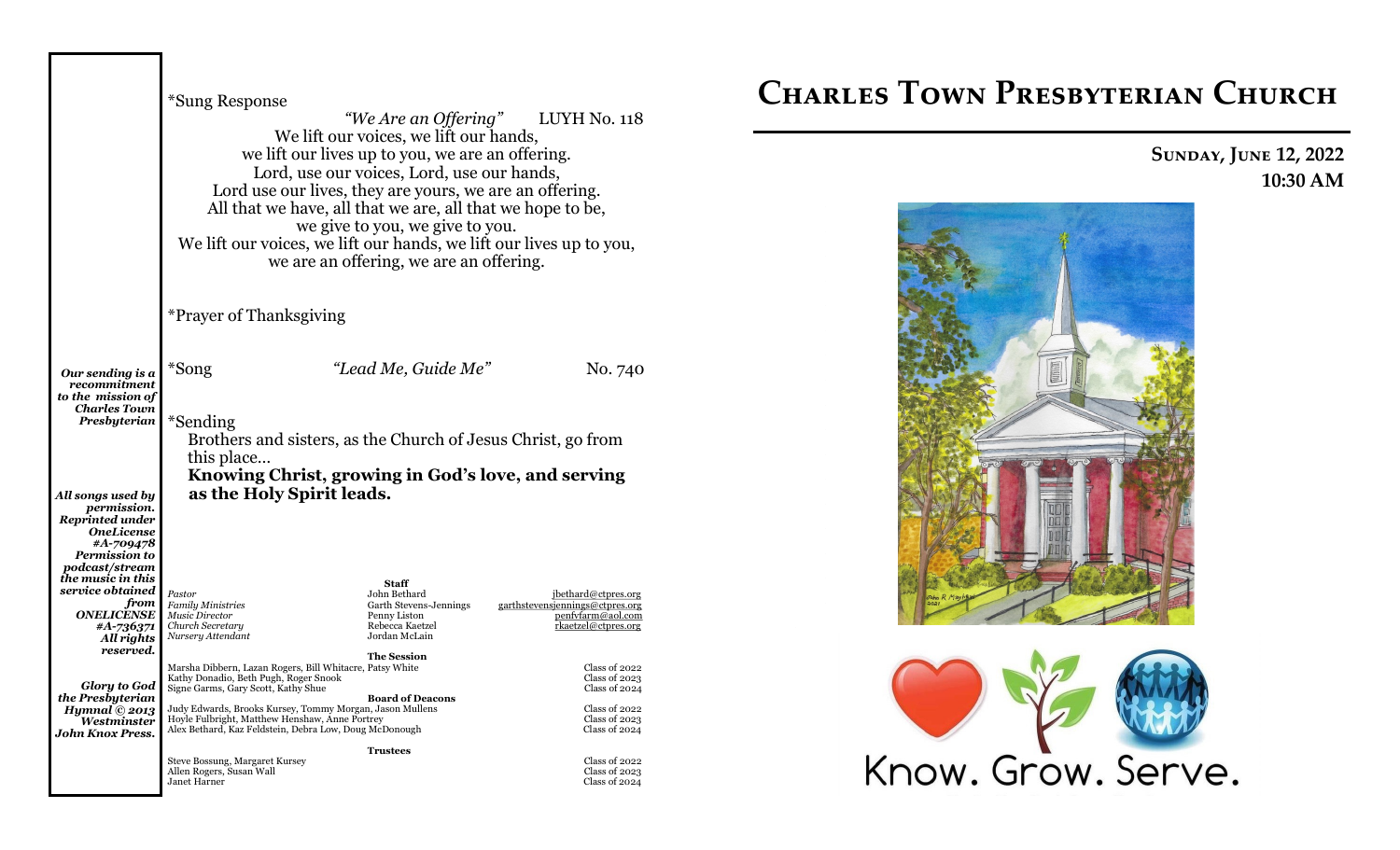|                                                                                                             | Please be sure to silence your cell phones<br>Prelude<br>"Seek Ye First"<br>(© 2003 Maranantha Music)<br>Pat Dick and Penny Liston                                                                                                                                                           | setting by John Carter | *Sung Response to Confession       | "Healing Grace"<br>Merciful God and Father, loving us like no other,<br>Hear our prayer, the cry of our hearts, as we come to you.<br>We acknowledge our transgressions, we confess to you our sins;<br>Show us mercy and compassion,<br>touch our lives with your healing grace again.                                                                                                                                   | LUYH No. 68             | The congrega-<br>tion responds in<br>song because<br>God hears our<br>prayer.                              |
|-------------------------------------------------------------------------------------------------------------|----------------------------------------------------------------------------------------------------------------------------------------------------------------------------------------------------------------------------------------------------------------------------------------------|------------------------|------------------------------------|---------------------------------------------------------------------------------------------------------------------------------------------------------------------------------------------------------------------------------------------------------------------------------------------------------------------------------------------------------------------------------------------------------------------------|-------------------------|------------------------------------------------------------------------------------------------------------|
| <b>Songs listed with</b><br>"No. " are found<br>in the purple<br>hymnal. Songs<br>listed with<br>"LUYH" are | Call to Worship<br>Now I know that the Lords saves his anointed;<br>he will answer him from this holy heaven with the saving<br>might of his right hand.                                                                                                                                     | Psalm 20:6-9           | <b>Recognition of Graduates</b>    |                                                                                                                                                                                                                                                                                                                                                                                                                           |                         |                                                                                                            |
| found in the light<br>blue songbook                                                                         | Some trust in chariots and some in horses,<br>but we trust in the name of the Lord our God.<br>They collapse and fall, but we rise and stand upright.<br>O Lord, save the king!                                                                                                              |                        | Frazier Music Scholarship          |                                                                                                                                                                                                                                                                                                                                                                                                                           | <b>Margaret Kursey</b>  | <b>Prayer</b> in<br>worship connect<br>us to God and to                                                    |
| When this<br>symbol $(*)$<br>precedes an<br>element of the<br>service, please<br>rise in body or            | May he answer us when we call.<br>"I Was Glad"<br>*Songs                                                                                                                                                                                                                                     | LUYH No. 6             |                                    | Prayers of the People and the Lord's Prayer<br>The Lord's Prayer: Our Father who art in heaven, hallowed be thy<br>name. Thy kingdom come, thy will be done, on earth as it is in heaven. Give us<br>this day our daily bread; and forgive us our debts, as we forgive our debtors;<br>and lead us not into temptation, but deliver us from evil. For Thine is the<br>kingdom and the power and the glory, forever. Amen. |                         | one another.                                                                                               |
| spirit.                                                                                                     | "Spirit Song"                                                                                                                                                                                                                                                                                | LUYH No. 13            | *Hymn                              | "Seek Ye First"                                                                                                                                                                                                                                                                                                                                                                                                           | No. 175                 |                                                                                                            |
| Confessing our<br>sins brings us to<br>a place of humil-<br>ity, allowing us<br>to hear God                 | Prayer of Confession (in unison)<br>Holy God, Father, Son, and Holy Spirit, one God in three<br>persons, perfect and whole, we confess our relationships are<br>not that way. We have been too selfish; or we have given too<br>much; or we have accepted too little. Our sin drives us away |                        | Scripture                          | Ecclesiastes 1:12-18                                                                                                                                                                                                                                                                                                                                                                                                      | p. 656                  |                                                                                                            |
| more clearly as<br>we worship.                                                                              | from one another and from you. Forgive us and restore us.<br>Draw us close that we may know life in all of its fullness.                                                                                                                                                                     |                        | Message                            | "Emptiness"                                                                                                                                                                                                                                                                                                                                                                                                               | Pastor John             | The musical<br>offering allows<br>us time to reflect                                                       |
|                                                                                                             | <b>Silent Confession</b><br>Assurance of Pardon<br>Friends, believe the good news of the gospel,<br>In Jesus Christ we are forgiven.                                                                                                                                                         |                        | <b>Musical Offering</b>            | "Be Thou My Vision"<br>(C 2012 Hal Leornard)<br><b>Glory Singers</b>                                                                                                                                                                                                                                                                                                                                                      | <b>Heather Sorenson</b> | on all that God<br>has given us.<br>Please pass the<br>offering plate to<br>your neighbors<br>in your pew. |
|                                                                                                             |                                                                                                                                                                                                                                                                                              |                        | Sharing of our Gifts and Offerings |                                                                                                                                                                                                                                                                                                                                                                                                                           |                         | Offering is our<br>response to all<br>that God has<br>given us!                                            |

г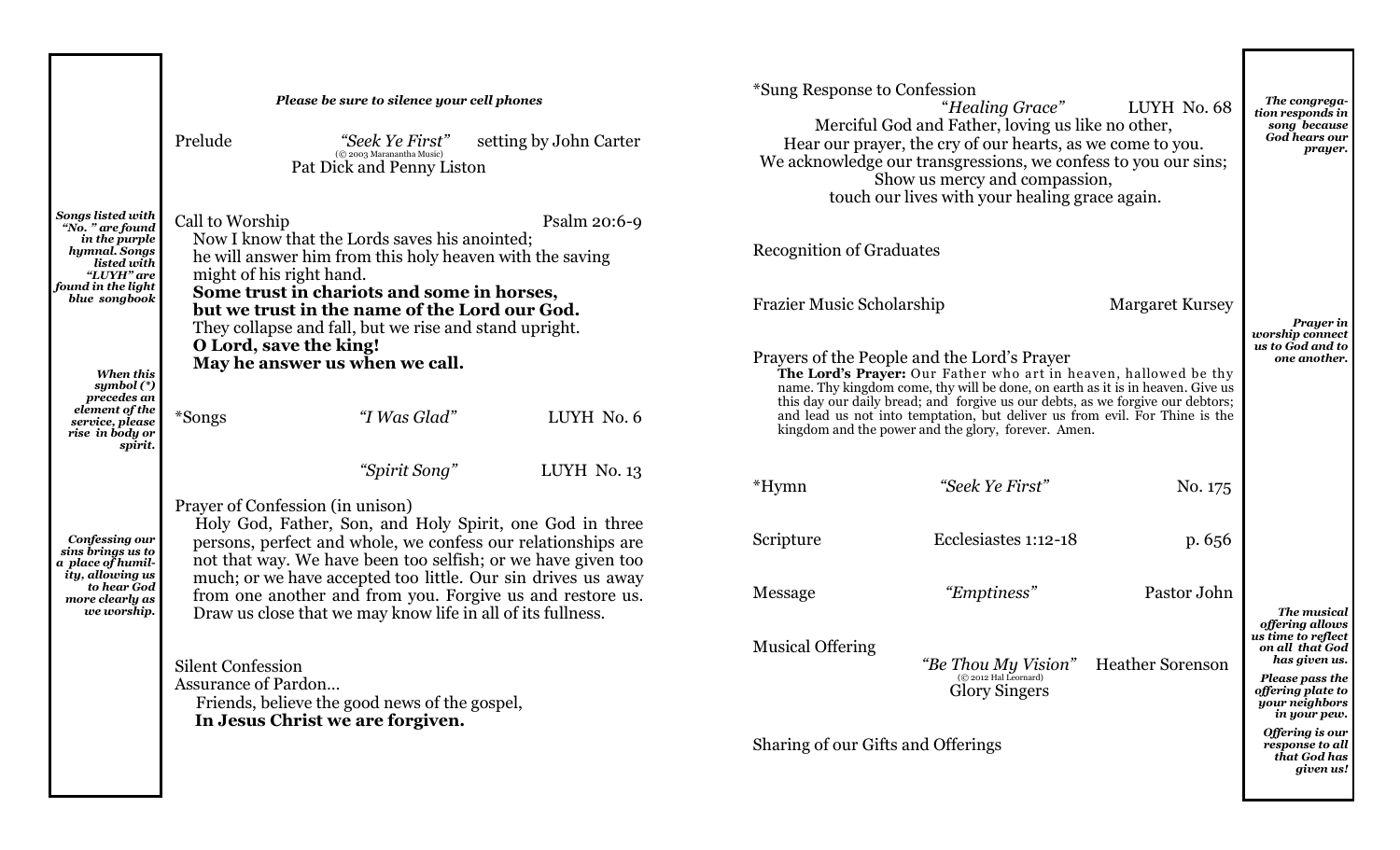**Notes:**

### **Today 's Scripture Readings Ecclesiastes 1:12 -18**

<sup>12</sup> I, the Teacher, was king over Israel in Jerusalem. <sup>13</sup> I applied my mind to study and to explore by wisdom all that is done under the heavens. What a heavy burden God has laid on mankind! <sup>14</sup> I have seen all the things that are done under the sun; all of them are meaningless, a chasing after the wind. <sup>15</sup> What is crooked cannot be straightened;

what is lacking cannot be counted.

<sup>16</sup> I said to myself, "Look, I have increased in wisdom more than anyone who has ruled over Jerusalem before me; I have experienced much of wisdom and knowledge. " <sup>17</sup>Then I applied myself to the understanding of wisdom, and also of madness and folly, but I learned that this, too, is a chasing after the wind. <sup>18</sup> For with much wisdom comes much sorrow;

the more knowledge, the more grief.